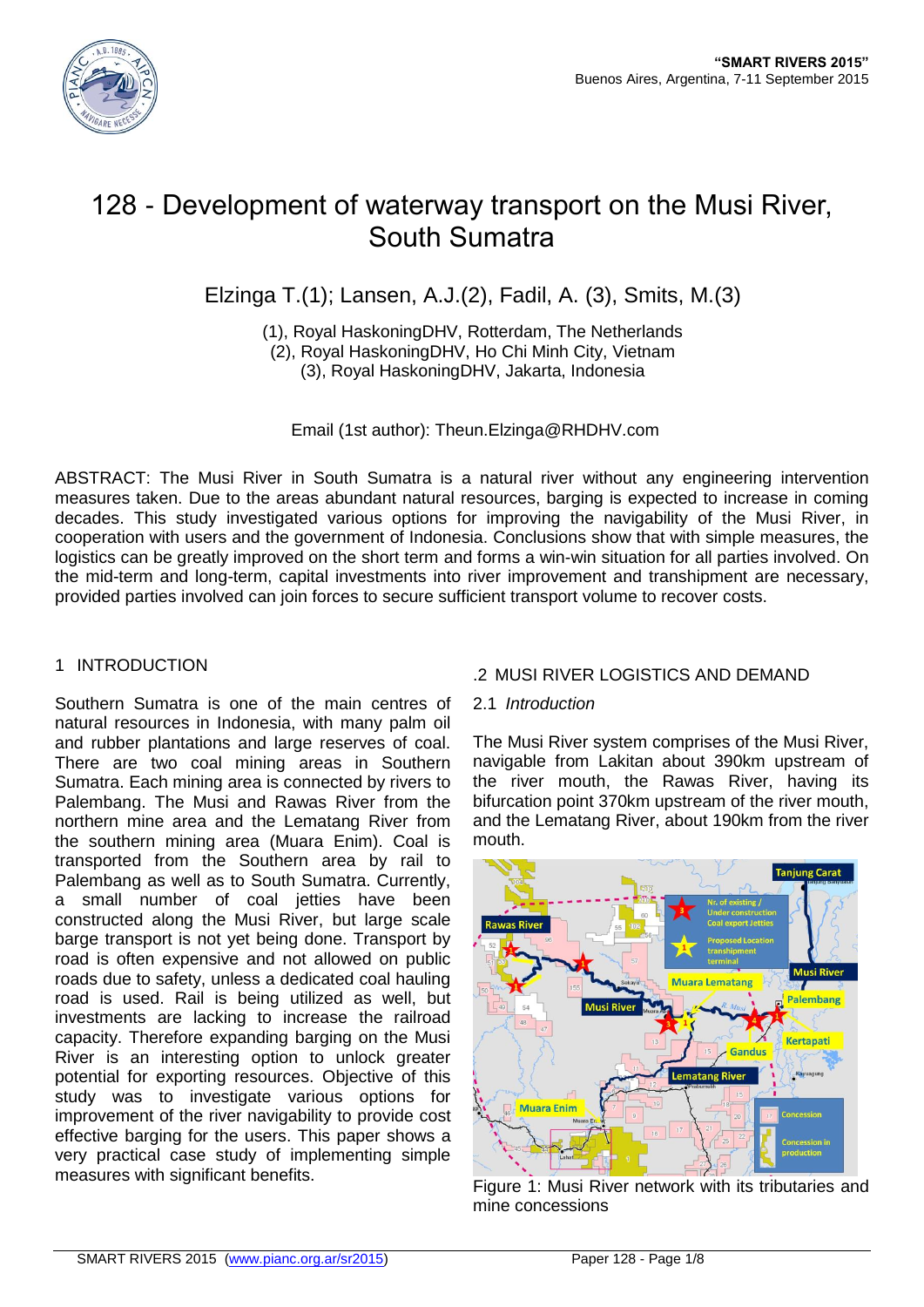

#### 2.2 Capacity demand for coal transport

The maximum coal export potential from the Musi River area depends on the international coal market and the demand for coal coming from the South Sumatra region. A pre-feasibility study carried out in 2010 (BMT 2010), estimated the coal export growth from the South Sumatra region as presented in Table 1 below. Several plans for more power plants in the south Sumatra region are developed as an alternative destination for coal, such as Bangko Tengah (SS-8) near the Bukit Assam mine. About 25% of the production in the area is used for local consumption (BMT 2010). Total coal resources in South Sumatera are estimated at 24.59 billion tons, of which 94% is low to medium quality and 6% high to very high quality. Measured coal reserves are approximately 2.74 billion, of which 95% low to medium quality and 5% high to very high quality. South Sumatera coal resources account for approximately 41% of total Indonesian coal resources, see (BMT 2010). Over the last 5 years, the coal prices dropped and the export volumes have not increased as much as previously forecasted. The export volumes have been extrapolated to 2050.

Table 1: Expected Musi River output demand for coal on the Musi River (BMT 2010).

| <b>BMT</b><br>Argoss      | 2020     | 2025     | 2035     | 2040     | 2050                         |
|---------------------------|----------|----------|----------|----------|------------------------------|
| Total<br>export<br>Volume | 22<br>МΤ | 26<br>МT | 27<br>МT | 29<br>MT | 40 MT<br>(extra-<br>polated) |

#### 2.3 *Navigation on the Musi River and its branches*

The Musi River is influenced by the tides up to Muara Lematang (190km upstream) with water depth for barging throughout the year for barges up to 7,500 DWT. Detailed bathymetric maps show that at very few locations during the dry season, barges would require to wait for high tides on this section. Bends are in general very gentle, with only 1 bend which is too sharp to be safely passed by a 7,500 DWT barge. The river width is not sufficient to allow for 2-way traffic on various sections. Upstream of Muara Lematang, the river depth decreases and becomes more seasonal influenced by run-off than by tidal variations. The maximum barge size on these sections decrease to 1,000 DWT on the upstream Musi River and Rawas River sections to 2,000 DWT intermediately. Year-round barging is not possible.

#### **"SMART RIVERS 2015"** Buenos Aires, Argentina, 7-11 September 2015



Figure 2: Bend radius calculations from bathymetries

At Muara Lematang, the Lematang River flows into the Musi River. This branch is not being used for barging at present due to strong seasonal influences by run-off. A site visit and bathymetric survey campaign was carried out. From this analysis, it was concluded that in its present situation the river would only be capable of barge traffic for several months only, and for very limited barge sizes (250DWT barges maximum).



Figure 3: Musi River maximum barge size of its branches

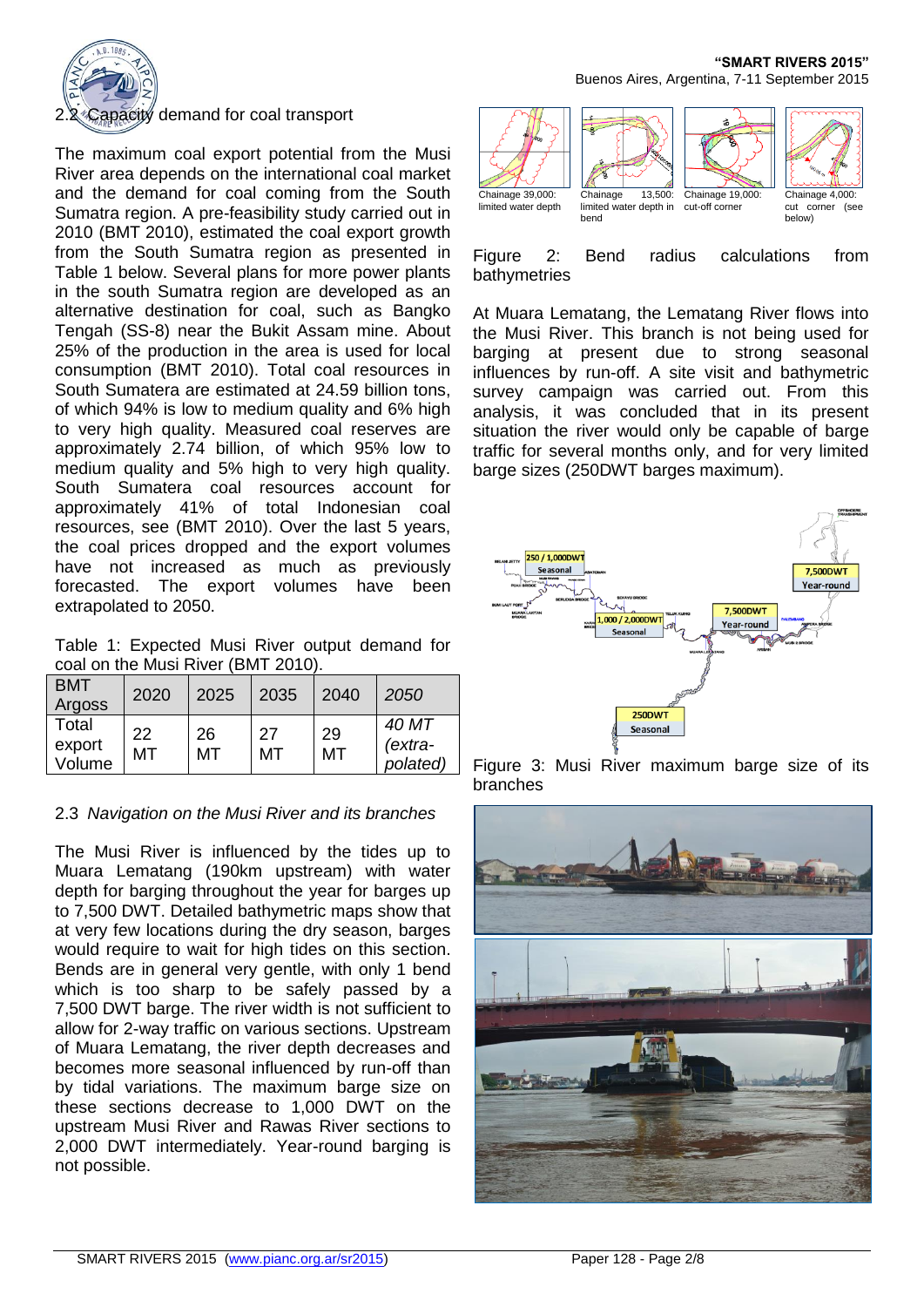

Figure 4: Top RoRo barges. Second: 7,500 DWT barge passing Ampera Bridge in Palembang. Third: Bridge passing upstream Musi River section. Bottom: Musi River typical 7,500 DWT barge and 2400 Hp tug combination parked and waiting for being loaded.

# 2.4 *Musi River logistics and capacity*

Logistics and capacity calculations have been made for barging on the Musi River and its branches. Capacity calculations have been based on:

- Traffic speed
- Barge sizes
- Distance between barges
- Waiting times at 1-way sections
- Waiting times and capacity of bridges (especially the Ampera Bridge at Palembang)
- Information collected during various site visits

Based on this, the following was observed:

- Capacity on the river between Muara Lematang and the river mouth is limited by several 1-way sections.
- The barge size is limited by depth and bend radius to 7,500 DWT or 300ft barges.
- Upstream of Muara Lematang, the capacity is limited by several 1-way

sections, narrow bends and seasonal water level variations.

 The Lematang River capacity is limited by bend radii and water depth during the dry season.

As a result of the above, the capacity of the Musi River in its current situation is as Figure 6 below, which presents the maximum capacity along the Musi River



Figure 6: Musi River capacity of its branches

2.5 Comparison of demand and capacity for transportation

Figure 7 below summarizes the future demand and present capacity of the Musi River. From this it can be concluded that in the future the demand will likely exceed the river capacity in its current capacity. Before the capacity is reached, barging costs will increase, due to queuing and increased waiting times at 1-way sections. In addition, barging traffic might become dangerous because unless measures are taken, bend passages may result in collisions, especially where houses are built in the outer bend, see below Figure 8 for an example.



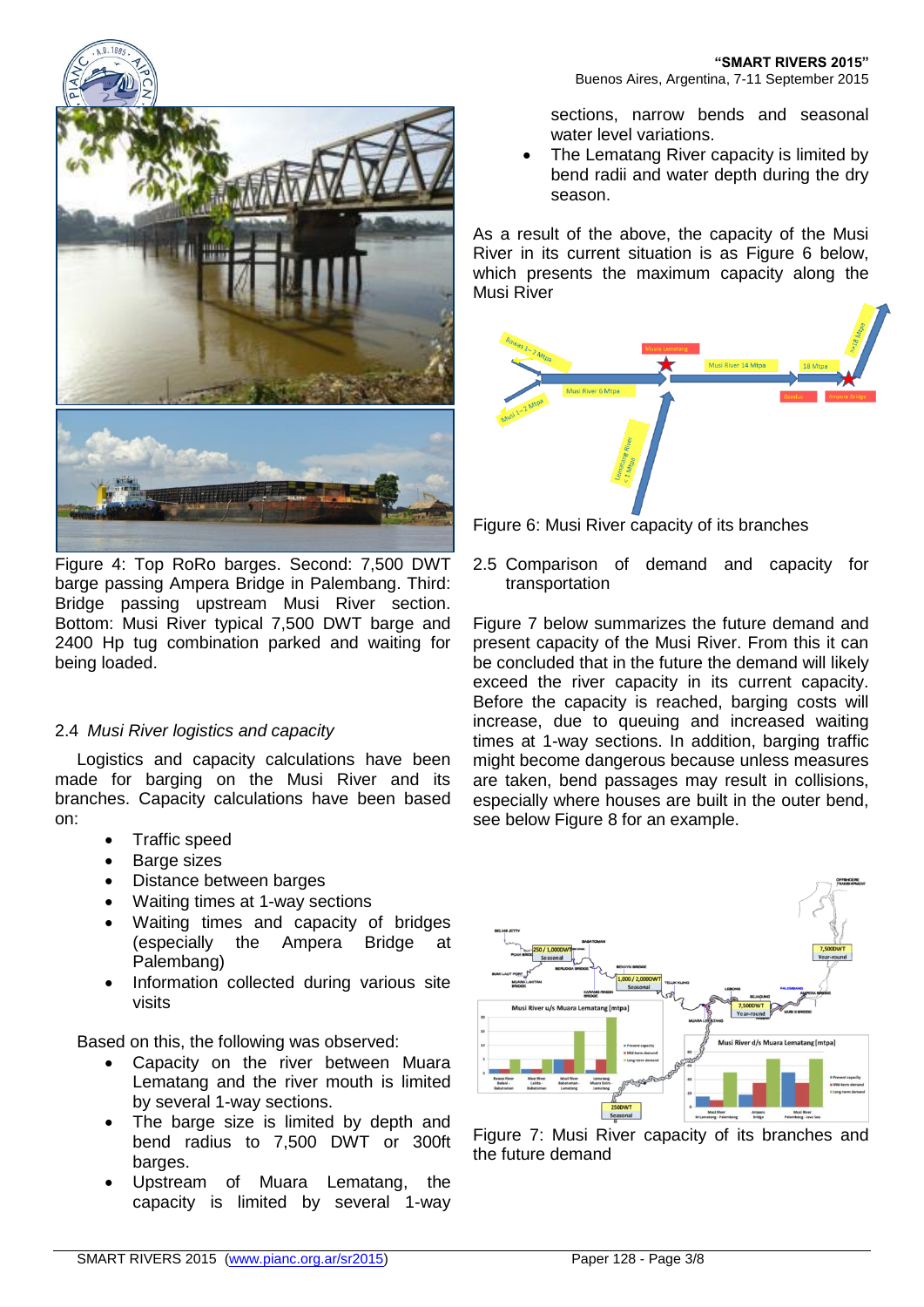



Figure 8: Houses in the outer bend as depicted in Figure 5

#### 3 MUSI RIVER IMPROVEMENTS

3.1 Musi River from Muara Lematang to the river mouth improvement measures and its barging cost implications

Several measures have been reviewed for increasing the capacity of the Musi River, using a simple logistics model taking into account sailing speed, tides, waiting times at 1-way section, bridges etc. using queuing theory. The following measures have been considered for measures to be taken to increase the capacity:

- Allow for night barging:
- Convoy barging, meaning that for a certain period (typically 6 hours) barges will go only upstream in a convoy closely following each other, and for the remainder of the time, barges will go only downstream in a convoy closely following each other.
- Several river works to reduce the bottlenecks:
	- Dredging
	- Removal of the long 1-way stretch
	- Bend Cuts
- Improve capacity at critical passes of narrow sections such as the Ampera bridge by convoy barging, training of tug captains, allow and provide for night barging.

To allow for night barging, several Aids to Navigation need to be installed to improve the navigation safety. In addition the following would be required:

- Chainage indication to facilitate easy communication with river users
- Indication of waiting sections at one way sections, sharp bends and other obstacles
- Markers and buoys along the river
- Each tug should be equipped with an AIS system

To allow for convoys, a clear set of regulations and management procedures is required, for instance indicating who is responsible for managing the convoy hours, how information is directed to Musi River users and what will happen if the regulations are not being followed.

The impact on the river capacity of various improvement measures for the section Muara Lematang to Palembang, is presented in Table 2 below.

Table 2: Musi River in between Muara Lematang and Palembang after implementing various measures

| Volume<br>(Mtpa) | Present | Night<br><b>Barging</b> | Convoys | Convoys<br><b>Night</b><br>barging | River<br>works |  |  |
|------------------|---------|-------------------------|---------|------------------------------------|----------------|--|--|
| Annual<br>volume | 14      | 27                      | 25      | 50                                 | 34             |  |  |



Figure 9: Bend cut as a river improvement measure on the Musi River.

From the above table 2, it can be seen that without complicated measures the capacity of the Musi River can be doubled easily . The capacity of the river is concluded to be sufficient to meet near future demands, provided the management measures are implemented.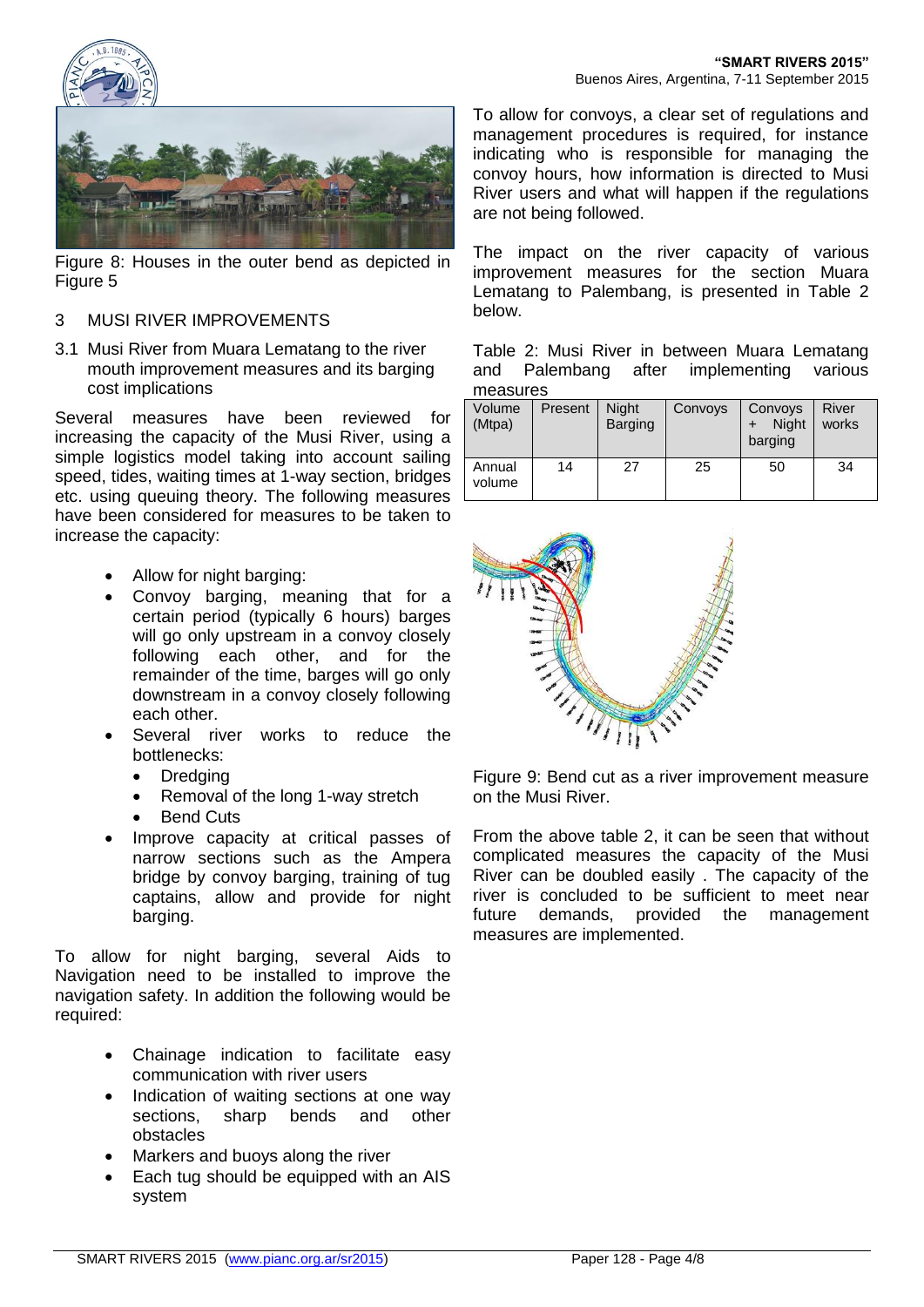

### *3.2 Cost implication of Musi River Improvements*

The costs of measures for expanding the capacity of the Musi River, have been compared to the actual barging costs on the Musi River from Muara Lematang to the mouth of the river, accounting for the number of barges required, barge rental costs, fuel, personal etc. The various river management measures have been reviewed and potential cost savings have been calculated.



Figure 10 Cost reduction of implementing night barging or river works in USD/t coal transported from Muara Lematang to a sea going vessel offshore. The cost figures are for 10 Mtpa export of coal.

### 3.2 Musi River upstream sections

Without further management, it is likely that the capacity of the river (6 Mtpa) will be reached with forecasted coal transportation volumes on this section up to 20Mtpa in the most optimistic scenario in 2050. To increase the capacity, night barging can be authorized. In addition, from earlier studies (see DHV 2010) it was concluded that barges of 2,000 DWT could potentially navigate from Babatoman at least for most of the year if some limited dredging would be done. This would increase the total capacity of the Musi River from Babatoman to Muara Lematang, The future capacity of the upstream sections can therefore be improved to at least 12 Mtpa, which would be sufficient to serve upstream users for a long period of time. The most upstream section of the Musi River up to Lakitan, as well as the Rawas River, can potentially allow for more barges when management measures are applied too. Without measures to control the water level though, these sections will always be limited to seasonal barging as insufficient run-off is present to guarantee sufficient water depth.

#### 4 LEMATANG RIVER IMPROVEMENTS: **CANALIZATION**

#### 4.1 *Introduction*

The transport capacity of the Lematang River in its current status is rather limited and has been estimated at 0.3 Mtpa for daytime navigation and at 0.6 Mtpa in case of day and night time navigation (excluding the dry – non-navigable – season).

However, the potential export coal volume from Muara Enim and Lahat mining areas is significant. Total coal reserves in South Sumatera area are reported to exceed 120,000 MT of which many concessions can be found in Muara Enim area.

The key issue is how these coal reserves can be unlocked for export using the Lematang River and whether it is competitive to other modes of transport. This study presents a very high assessment on measures required to improve Lematang River so it will become suitable for yearround 2,000 DWT barging operations, which is found to be the most cost effective barge size; larger barges do not fit the natural width of the river channel and would require significant widening of the river.

### 4.2 *Ship locks*

The required number of shipping locks in Lematang River depends on two main factors; the water elevation (available depth) along the river and the river slope. These values have been defined based on surveys undertaken for this study. The shipping locks need to be provided with additional water control structures, such as a weir or movable structures, to manage water levels in the dry season and in the wet season when discharge is high. A total number of 3 shipping locks is required.



Figure 11 River cross section with indicative locations of ship locks to manage the water level in the dry season.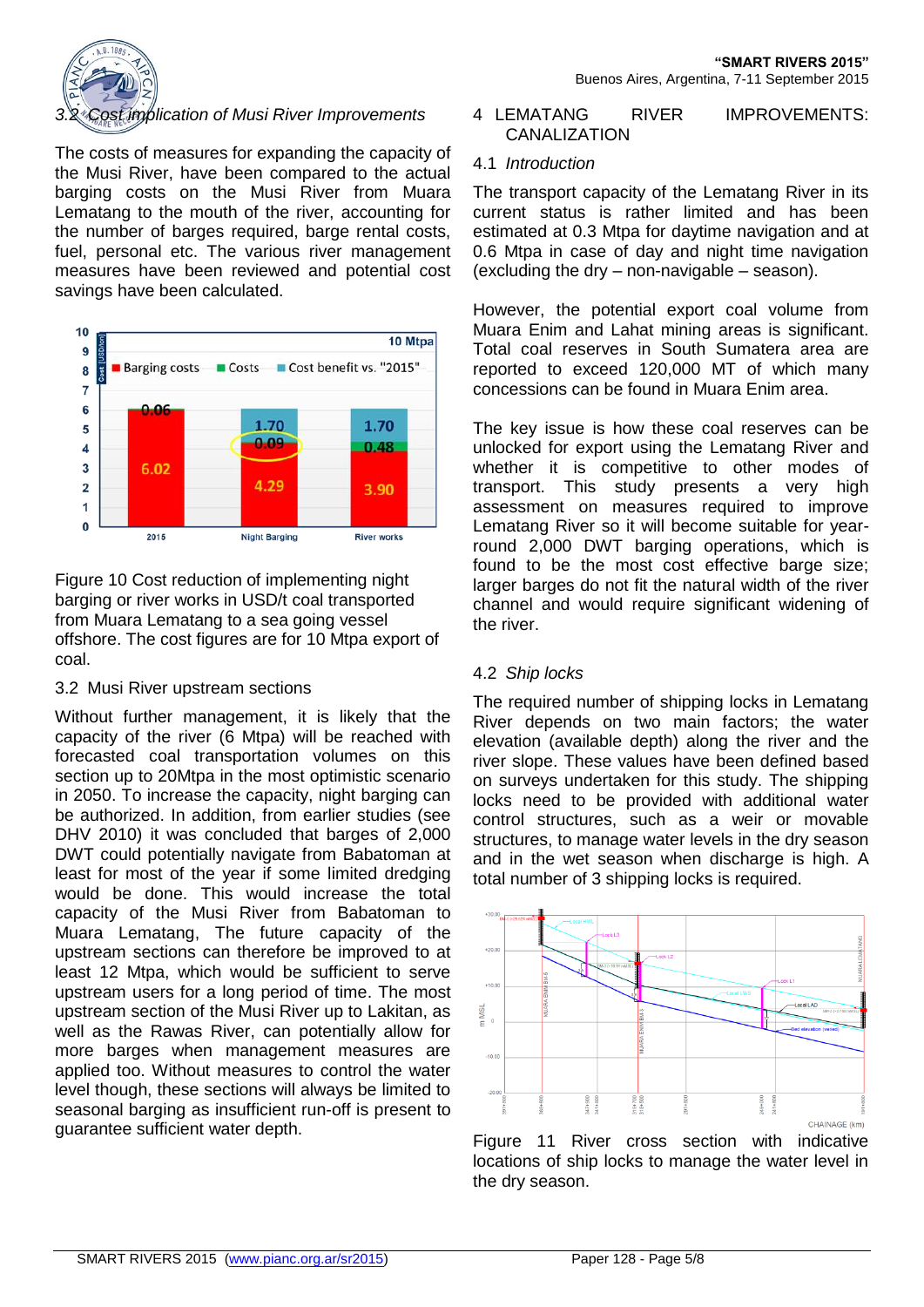

Figure 12: Example of the total of 32 bend cuts to be made on the Lematang River.

Many bends are too sharp for a 2,000 DWT barge to pass. The canal layout needs to be made such that the number of bend cuts is minimized. Also the bend cuts itself need to be as short as possible to minimise costs for excavation and slope protection works. Canal cut locations are determined at sharp bends with less than 250 m radius to provide sufficient space for barges to pass the bend. Figure 11 shows an example of how the canal is rerouted to avoid the bends that have a radius less than specified. Further detailed review on how the bend cuts would impact the morphological aspects of the river will need to be assessed and a proper strategy relating to the artificial cut-off should be developed from the point of view of sustainable development.

4.4 Cost evaluation of canalization of the Lematang River

The investment costs for improving the Lematang River with 3 ship lock weir combinations, bend cuts and other necessary costs are estimated to be in total 400 Million USD, with annual recurring costs of 8 Million USD for maintenance and operations. A very high level comparison with building and operating roads and rail has been made, using typical costs for these other modes of transport from other similar projects. From this, it can be concluded that for low export volumes, the investment into canalization of the Lematang River is not competitive to other modes of transport from a direct cost perspective. For 20Mtpa export volume or larger, the option is more cost effective than rail or road.

**"SMART RIVERS 2015"** Buenos Aires, Argentina, 7-11 September 2015



Figure 13 Cost comparison of river transport with rail and road for various throughput scenarios.

The above implicates that the export volume should be sufficiently large to recover costs for the investment costs. The total export volume depends on the international coal market demand and other export opportunities of the coal miners. Therefore, a first step before realizing this project is an agreement with coal miners to discuss and agree on future transport volumes.

### 5 TRANSSHIPMENT TERMINAL

To reduce costs for users of the Musi River, coal being transported from upstream Musi River sections and the Lematang River will require transhipment from smaller 1,000 DWT or 2,000 DWT barges to 7,500 DWT barges. This will reduce the barging costs as the costs per ton of transporting coal by a 7,500 DWT barge is substantially lower. From user feedback carried out during the study, it was understood that upstream users are very interested to share the facility, provided that cost effective logistics can be guaranteed. A location at Muara Lematang is found to be the most promising location, as the Lematang River is nearby and this location is accessible for barges of 7,500 DWT.



Figure 14 Concept layout of river berth front of the transhipment terminal with several small berths for the incoming 2,000 DWT barges and berths for large barges 7,500 DWT for export for 20 Mtpa.

A detailed calculation of the CapEx and OpEx of the multi-user transhipment terminal shows that the terminal can be operated using a fee for users, which is competitive compared to operating terminals by single users. A breakeven for operating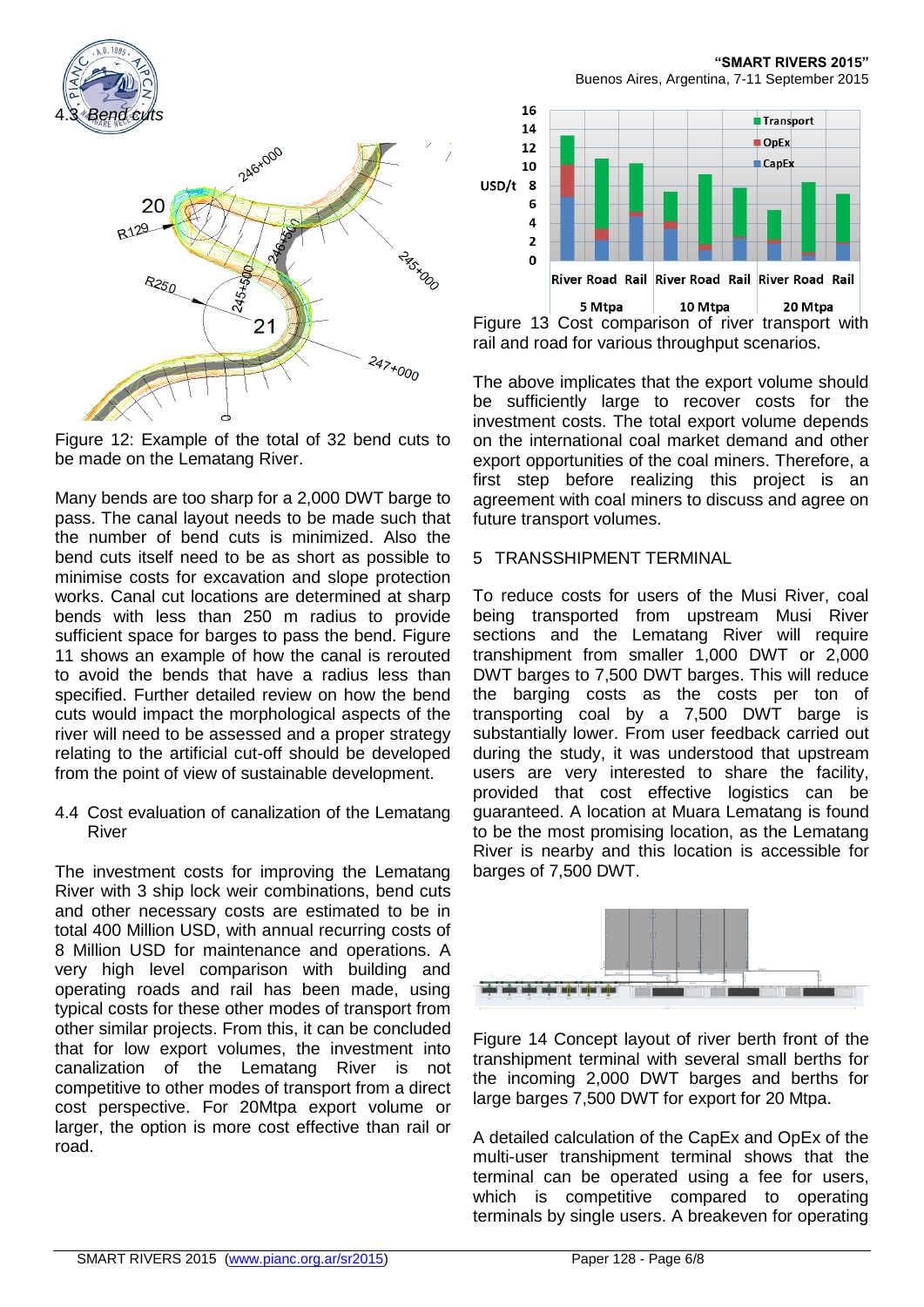

the terminal would however be found around operating for more than 10 Mtpa. Investment into the coal transhipment terminal is therefore only found feasible when export volumes from upstream sections and/or the Lematang River can be realized.

### 6 VISION FOR 2050 AND ACTION PLAN

6.1 Introduction

An action plan to implement a vision for development of the Musi River up to 2050, covers 4 focal points. Below table provides a high level time path for implementation of various sections of the Musi River:

Table 3 Overview of strategic action plan for coming decades.

| Measures / Implementation Short<br>year |                              |       | Term         | Mid<br>term | Long<br>term |  |  |
|-----------------------------------------|------------------------------|-------|--------------|-------------|--------------|--|--|
|                                         |                              |       |              |             |              |  |  |
| Musi                                    | River                        | Muara | $\mathbf{x}$ | x           | x            |  |  |
| Lematang to Palembang                   |                              |       |              |             |              |  |  |
| Musi River Upstream from                |                              |       |              | x           | x            |  |  |
| Muara Lematang                          |                              |       |              |             |              |  |  |
|                                         | <b>Transhipment Terminal</b> |       | x            | x           |              |  |  |
| Lematang River                          |                              |       | x            | х           |              |  |  |
|                                         |                              |       |              |             |              |  |  |

6.2 Immediate Actions (short term) on the Musi River

The following activities are required on the short term to make implementation of managing the Musi River a success:

- Prepare a legal framework to allow night navigation and define the specific roles and obligations of relevant organizations on the Musi River, in particular IPC Pelindo (acting port authority), the local South Sumatra Government and any other local stakeholders.
- Issue electronic river navigation maps to barging companies for inclusion into AIS systems on barges and resurvey on biannual basis. This should be combined with installation of a basic water level measurement network.
- Procurement and installation in the river chainage signs, navigation signs and buoys at narrow and shallow sections and other Aids to Navigation
- Implement tariff for Muara Lematang to Palembang to cover costs for the investment and maintenance.
- 6.2 Midterm/Longterm Actions on the Musi River

Following the immediate actions as stipulated above, the following can be done:

- Preparation of MoU of involved parties with specific agreements for transhipment and investments.
- Survey campaign for locations which are considered for bend cuts and locks on Musi River and Lematang River and the location for the transhipment terminal.
- Extend river management scope to upstream sections of the Musi and Rawas River
- Investment and procurement of construction works and river management in
	- the upstream sections of the Musi River,
	- Lematang River as well as into
	- the coal transhipment terminal.

# 7 CONCLUSION

The coal transport capacity of the Musi River on the downstream section from Muara Lematang to Palembang in its present way of operating is smaller than expected coal export volumes in the future.

This will initially result in congestion and consequently higher barging costs for users, and ultimately limit export volumes. Additional river transport capacity can be provided to barging companies by managing the traffic on the Musi River without high investments, thereby keeping barging costs at acceptable levels. The following vessel traffic management (VTS) measures can be applied to increase the transport capacity on the Musi River system:

- Allow night barging;
- Apply one-way direction timeslots at critical river sections (convoy barging): for example barges are sailing upstream in convoys for a period of 6hrs followed by barges downstream again in convoys during a timeslot period of 6 hours;
- Operating a VTS system which will benefit traffic planning and can also be used to monitor barges and collect fees;
- Install Aids to Navigation at critical river spots;

Upstream of Muara Lematang, the Musi River and its branches Lematang River and Rawas River have limited capacity due to seasonal depth restrictions as a result of large water level variations. Also for these sections, it is however with simple measures feasible to increase the capacity.

To further increase the potential of the Musi River system, the results show that from an economic